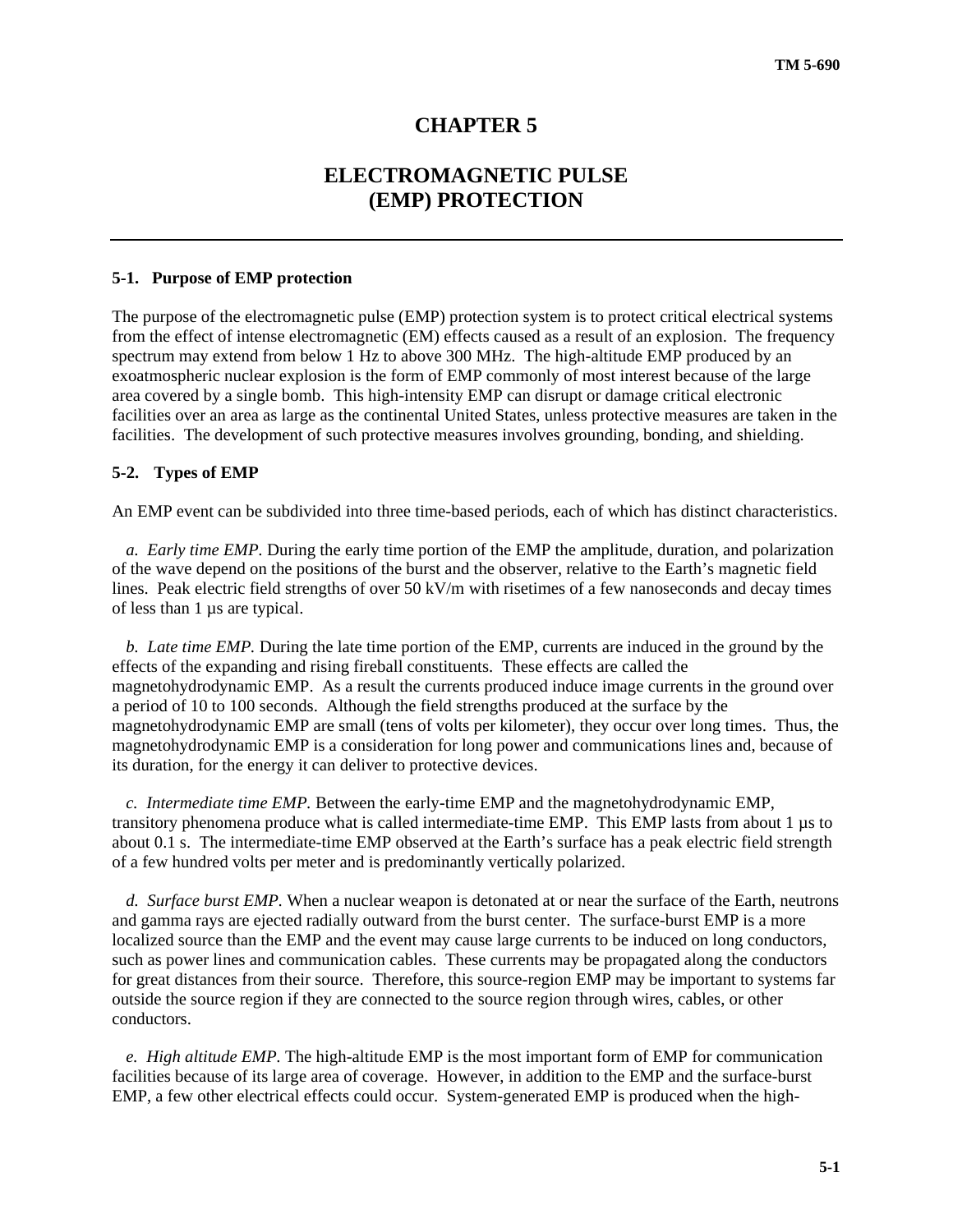energy particles (mostly gamma- and X-ray photons) produced by the bomb interact directly with the system structure. These interactions knock electrons out of the structure, which causes current on the structure and potential gradients between the structure and the removed electrons. The structure of interest may be system wiring or cable shielding; the current and potential differences are then on system circuits.

# **5-3. Effects of EMP on facility systems**

EMP interaction with systems may be separated into long-line effects and local effects. Long-line effects are the currents and voltages induced on long power lines, communication cable links, or even other conductors, such as pipelines. Some of these EMP effects may be induced far away and guided to the facility along the conductor. Local effects are the currents and voltages induced directly on the facility shield, building structure, wiring, equipment cabinets, etc. These local effects are very difficult to evaluate analytically because of the complexity of the facility structure, the lack of information on the broadband electrical properties of many of the structural materials, and the extremely large number of interaction paths, facility states, and other complicating factors. On the other hand, the local interactions can be evaluated experimentally with simulated EMP fields that envelop the facility.

 *a. EMP induced currents.* The currents induced on long straight overhead lines parallel to the Earth's surface by EMP-like events have been analyzed thoroughly. If the line is over a perfectly conducting ground plane, the current has a waveform similar to the EMP early-time waveform, except for a slightly longer risetime for lines more than a few feet high. For imperfectly conducting ground, such as soil, the imperfect reflection of the wave from the ground allows the line to be driven more strongly and for a longer time than if the ground were a good conductor.

*b. Effects on long buried lines.* In long buried lines imperfectly conducting soil does not completely reflect the incident field; some of the incident wave is transmitted into the soil. This field in the soil can induce current in underground cables, pipes, and other conductors. However, because the velocity of propagation of a wave is much less in soil than in air, the bow-wave effect is almost negligible on buried conductors. Furthermore, the attenuation on buried conductors is greater than on overhead lines because of the proximity of the soil to the buried conductor.

*c. Effects on conductors in contact with the soil.* For conductors in contact with the soil (i. e., buried bare conductor), the current at any observation point is determined primarily by coupling within one skindepth of the observation point. Current induced at points farther away is so strongly attenuated by the soil that it adds little to the total current at the observation point.

*d*. *Effects on vertical structures.* The EMP interacts with vertical structures, such as radio towers, waveguides, and cables to overhead antennas, and downleads from power and communication lines in much the same manner as it interacts with horizontal lines, except that it is the vertical component of the electric field that drives the vertical structures.

*e. Effects on closed shields.* The EMP fields incident on a closed shield induces surface currents and charge displacements on the outer surfaces of the shield. If the shield is continuous metal (i. e., it has no opening or discontinuities in its surface) and about 1 mm thick, voltage is induced in circuits inside the shield by these surface currents.

*f. Effects on insulated penetrating conductors.* Conductors, such as power and signal wires, that pass through the shield may allow very large currents and voltages to be delivered to internal circuits. The current on the wire just inside the shield is about equal to the current just outside the shield; the wire is a hole in the shield or, in other words, a 0 decibel (dB) compromise of the shield. A major concern for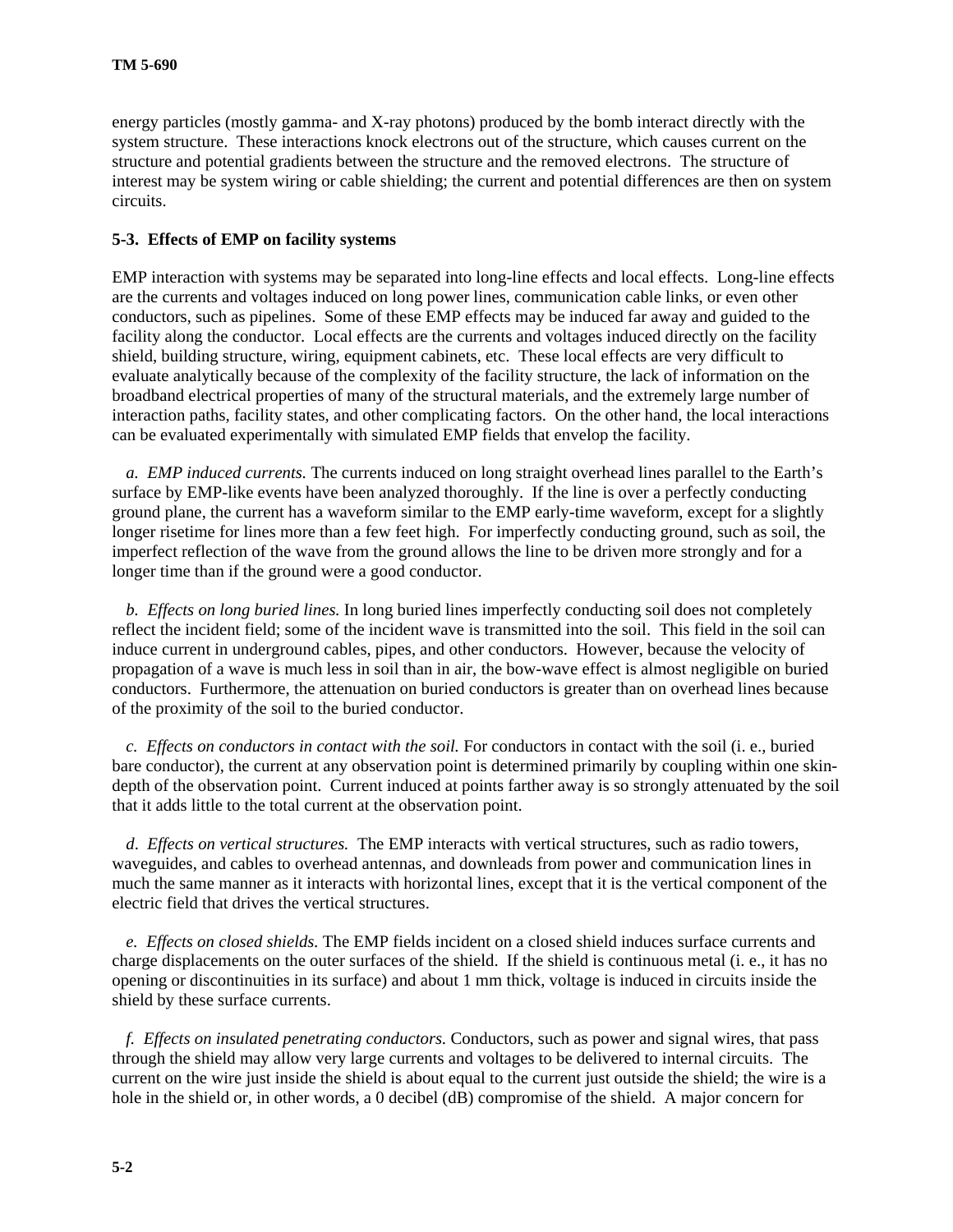EMP interaction is the penetrating conductor that can guide EMP-induced waves through shield walls. The shield is effective in excluding the incident EM waves, but it has little effect on the waves guided through it on insulated penetrating conductors.

*g. Effects on apertures in shield surfaces.* Apertures in the shield surface allow the external EMPinduced fields to penetrate through the shield and interact with internal wiring or other conductors. The external electric field associated with the surface charge density can induce charge on internal cables. The external magnetic, field which has the same magnitude as the surface current density can penetrate through the aperture to link internal circuits.

*h. Transient radiation effects on electronics (TREE).* Another important electrical effect is known as transient radiation effects on electronics (TREE). The radiation emitted by the nuclear explosion can interact with components of electronic circuits to produce ionization or atomic displacements in the semiconductor and insulating materials. The effects range from momentary changes in conductivity to permanent changes in crystal lattices. Semi-permanent effects, such as trapped charges in insulating materials, may also occur. TREE may upset memories, produce spurious circuit responses (logic errors), drive circuits into abnormal states, or cause permanent damage. As with most other EMP forms, damage caused by TREE can also occur through secondary effects. Self-inflicted damage may be triggered by abnormal conductivity in a junction that allows stored energy to be released. In addition, one circuit may be caused to instruct another circuit or another part of the system to perform some forbidden act that destroys the circuit or even the system.

*i*. *Effects on large networks.* Protecting large networks from the EMP usually involves conservative protection of individual parts of the network in the hope that network hardness will follow from component hardness.

#### **5-4. Grounding protection against EMP**

Some form of grounding is required in any electrical or electronic system for protecting personnel from electrical shock, controlling interference, proper shunting of transient currents around sensitive electronics, and other reasons. (Grounding does not directly provide protection against EMP, but must be done properly to prevent creation of more serious EMP vulnerabilities.) Ideally, grounding would keep all system components at a common potential. In practice, because of possible inductive loops, capacitive coupling, line and bonding impedances, antenna ringing effects, and other phenomena, large potentials may exist on grounding circuits. The choice of grounding concept is therefore important in the EMP protection philosophy.

*a. EMP grounding protection considerations.* There are important considerations in the EMP grounding protection that affect the value that can be placed on EMP protection. The EMP protection adds cost to the facility, and the value received for the added cost is confidence that the facility will survive EMP. Since EMP would not ordinarily occur during peacetime, degradation of the protection is not evident from peacetime operation of the facility. Protecting communication facilities against the EMP typically consists of developing a closed EMP barrier about the facility. The barrier consists of a shield to exclude the incident space waves and various barrier elements on the essential penetrating conductors and in the apertures required for personnel and equipment.

 *b. EMP barrier.* The EMP barrier is usually a facility-level shield fabricated from welded sheet steel. The thickness is usually selected for ease of fabrication, but in areas where exceptional mechanical abuse is likely, mechanical strength, as well as workability, may be a consideration. Shield assembly is typically accomplished by continuous welding, brazing, hard soldering, or other fused-metal process to minimize the number of discontinuities in the shield (a weld or other fused-metal pint is considered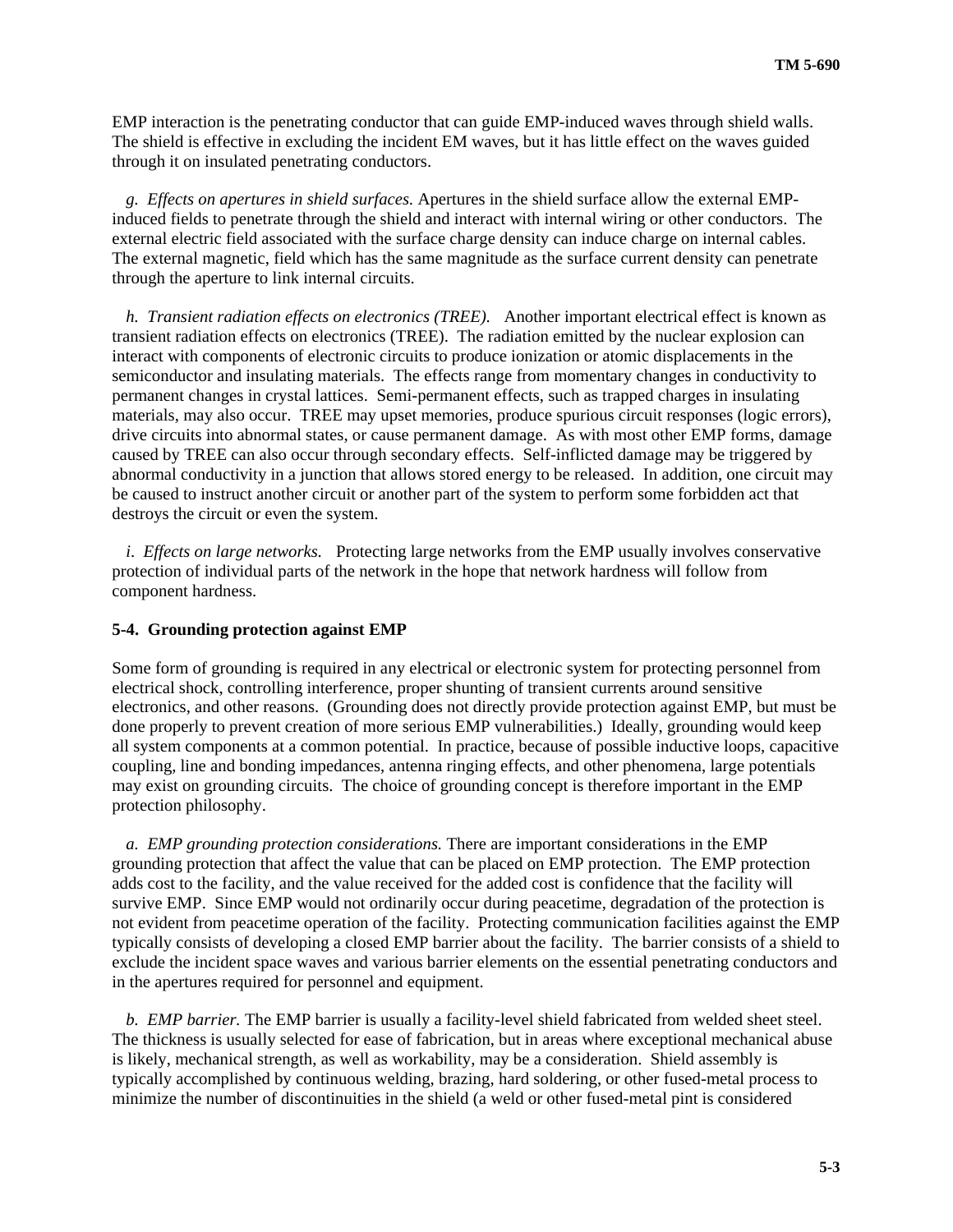continuous metal). This shield should be bonded to the earth electrode system in a number of places, typically in a grid configuration with a cable equal in size to the largest earth electrode grounding conductor. This bond should be a continuous weld to preclude any potential high resistance bonds that may develop with aging of the facility.

*c. Coupling of EM energy to penetrating conductors.* Many factors affect the coupling of EM energy to penetrating conductors. The EMP waveform characteristics, such as magnitude, rate of rise, duration, and frequency, are each important. Further, the observer's position with respect to the burst is a factor. Because the interaction between fields and conductors is a vector process, the direction of arrival and polarization is also important. Conductor characteristics also affect EMP coupling. These include conductor geometry (length, path, terminations, distance above or below the earth's surface), physical and electrical properties that determine series impedance per unit length (including diameter, resistivity, and configuration), and the presence and effectiveness of shielding. For overhead or buried conductors, the electrical properties of soil affect coupling. Many elements of a facility can act as efficient collectors and provide propagation paths for EMP energy. EMP can couple to structures such as power and telephone lines, antenna towers, buried conduits, and the facility grounding system. Actual antennas, non-electrical penetrators such as waterpipes, and any other conductive penetration can couple EMP energy into a structure. In addition, if the structure is not shielded or is not shielded well enough, EMP can couple to the cables between equipment inside. Penetrating conductors (plumbing, waveguides, grounding cables, electrical conduit, and cable shields) must be grounded by bonding to the shield wall at their entry point. The preferred method of bonding is by peripherally welding them to the wall. However, it is permissible to use clamps, collets, etc., that peripherally bond the penetrating conductor to the shield with little or no discontinuity.

*d*. *Treatment of penetrating conductors.* Signal and power wires that need not penetrate the shield should not penetrate the shield. Wires that must penetrate the shield must be treated with a barrier element, such as a filter or surge arrester, that closes the barrier above a voltage threshold or outside the passband required for signal or power transmission.

*e. Openings in EMP barriers.* Unnecessary openings or discontinuities in the shield are not typically allowed. Those openings necessary for personnel and equipment loading and for ventilation must be properly grounded to ensure continuity and a continuous path to the ground system.

### **5-5. Typical components and installation details**

Typical components and installation details for EMP protection systems are described below.

*a. Shielding*. An EMP-induced event can cause a magnetic or electric field to be induced in an electrical circuit that can cause an error in the response of the circuit. As in electromagnetic interference (EMI) protection described in chapter 4, an effective means for the reduction of this interfering coupling is the use of shields around the circuits and around interconnecting lines penetrating the EMP barrier and internally within the barrier.

 *(1)* To determine the shielding required at a facility, the equipment susceptible to such events should be surveyed. The sensitive equipment will typically be located within the shielded barrier provided for EMP protection. Shielding should be provided for the cabling servicing this equipment by installing it in rigid metal conduit that is bonded to the entry plate of the shield. Instrumentation and coaxial cable should be of shielded construction with connectors providing additional protection as the cable passes through the entry plate into the protected area.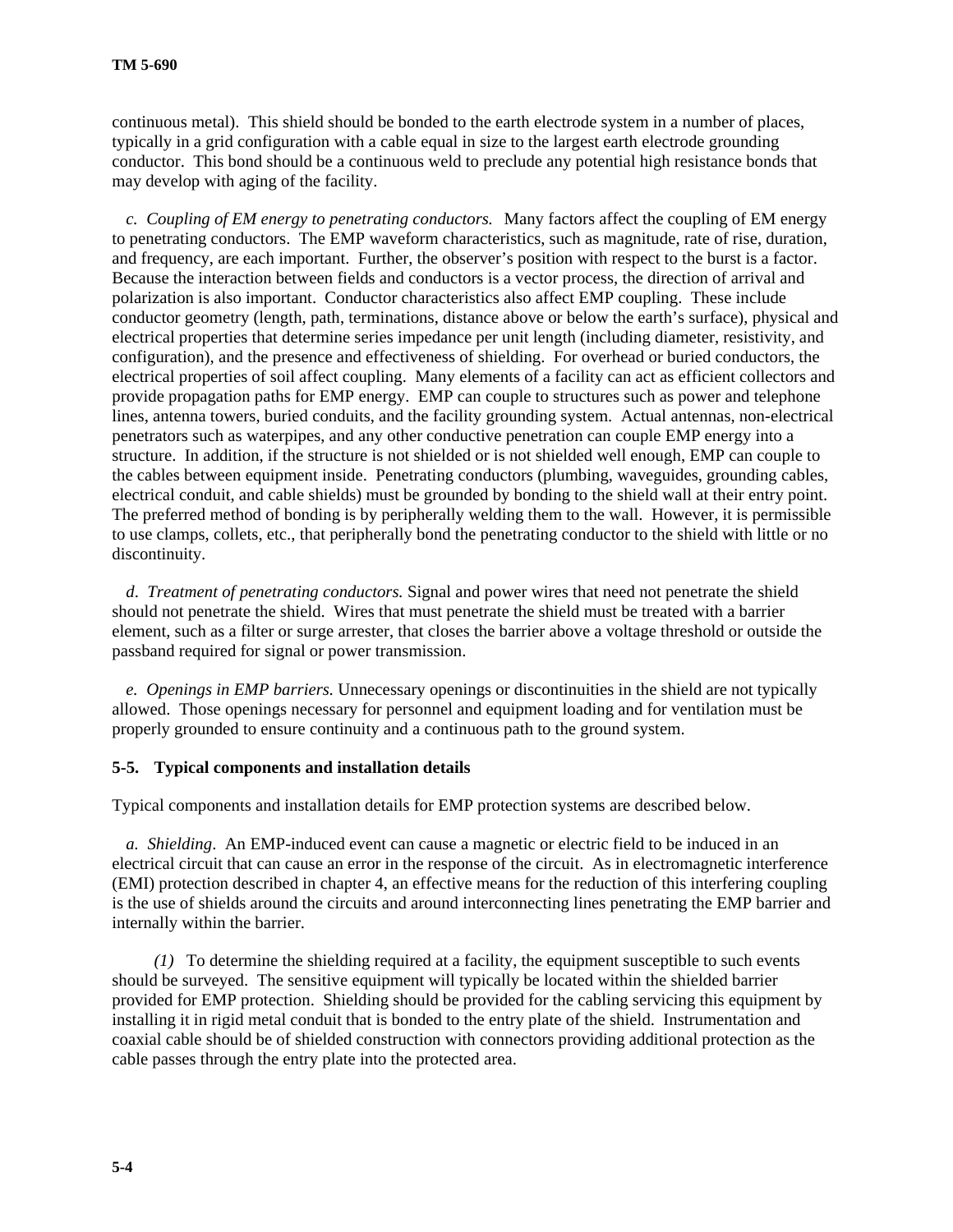*(2)* Insure that shield continuity is maintained at points of entry of signal cables, power conductors, utility lines, and ground conductors.

 *(3)* Make sure that windows, doors, and ventilation ports are shielded along with the walls. Use well-bonded screen wire for windows, use metal doors, and apply honeycomb ducts or appropriate screening over ventilation ports.

*(4)* Equip all power lines supplying shielded areas with power line filters.

*(5)* Securely ground all metal shields.

*b. Bonding*. The bonding requirements for EMP protection necessary to ensure a mechanically strong, low impedance interconnection between metal objects and to prevent the path thus established from subsequent deterioration through corrosion or mechanical looseness are the same as those for EMI protection as established in chapter 4.

 *c. Entry plates*. All metallic penetrations entering the protected area should enter at a common location, and all shielded cables, conduits, and pipes should be bonded to an entry plate. This plate should be designed and installed as described for EMI protection in chapter 4.

*d. Filters*. The majority of the interfering signals will be conductively coupled into the susceptible circuit. The proper application of filters to both the signal and power lines to reduce this coupling is the same for EMP protection as it is for EMI protection discussed in chapter 4.

#### **5-6. Interfaces with other grounding and bonding subsystems**

The grounding required for EMP protection is a part of the total facility grounding network. The ultimate path to ground is the earth electrode subsystem. Protection against EMP is imperative for sensitive electronic equipment to ensure a workable and secure system. Grounding for this protection interfaces with each of the major subsystems. Since the influence of EMP-induced interference is similar to that seen by lightning discharges, the lightning subsystem and the earth electrode subsystem are the main interfaces with the EMP protection system. It is, therefore, imperative that these systems be properly designed and constructed to ensure the most direct and lowest possible impedance to the earth ground.

#### **5-7. Inspections and testing**

Thorough inspection and testing programs are imperative to assess the effectiveness of the EMP protection measures utilized.

- *a. Inspections.* Inspect the facility for the following.
	- *(1)* Verify that the EMP survey at the facility has been properly performed and documented.
	- *(2)* Verify that shielding provided is sufficient to meet system needs (both known and predicted).

 *(3)* Verify that shield continuity is maintained at points of entry of signal cables, power conductors, utility lines, and ground conductors.

- *(4)* Verify that windows, doors, and ventilation ports are shielded along with the walls.
- *(5)* Verify that all power lines supplying the shielded areas are protected with power line filters.
- *(6)* Verify that all electrical conduit is steel inside the shielded areas.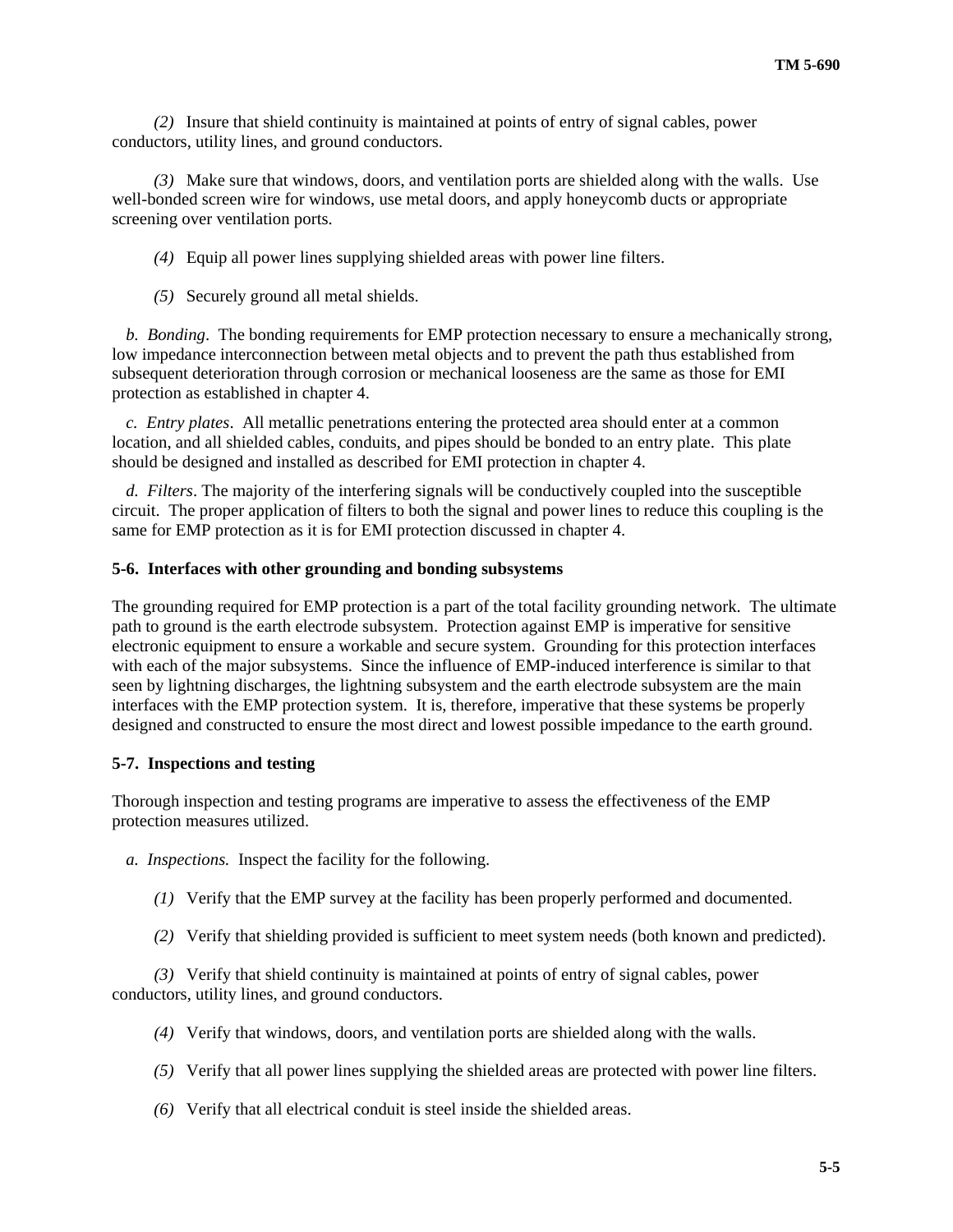*(7)* Verify that any wiring ducts are totally enclosed.

*(8)* Verify that all metal shields are grounded.

*(9)* Verify that all seams and joints are well bonded by welding, solder, or knitted wire gaskets.

*(10)* Verify that all metallic utility lines are bonded to the shield at the point of entrance.

 *(11)* Verify that all openings required for visual access are covered with wire screen or conductive glass and that the screen or glass is carefully bonded to the enclosure around the perimeter of the opening.

*(12)* Verify that all doors are metal with solid, uniform contact around the edges.

 *(13)* Verify that all bonds are of the type that will provide the least resistance possible for the application, preferably direct bonding with no intervening conductor.

*(14)* Verify that the bonding surfaces are cleaned of all such solid materials and moisture.

 *(15)* After bonding, verify that the completed bond is sealed against the entrance of moisture into the mating region.

 *(16)* Verify that all metallic penetrations and shielded cables through the facility shield are bonded to the entry plate.

 *(17)* Verify that each RF coaxial cable is bonded to the entry plate with a metal bulkhead connector, which is bonded to the building entry plate and grounded to the earth electrode subsystem.

 *(18)* Verify that the shields of all telephone cables entering the shielded facility must be bonded to each other and to the earth electrode subsystem through the steel entry plate.

*(19)* Verify that filters specified in the design are installed as shown on the engineering drawings.

*(20)* Verify that all power line filter cases are directly bonded to the equipment case or enclosure.

 *(21)* Verify that filters are bonded to any subassembly enclosure used to maintain shield effectiveness.

 *(22)* Verify that filters on power, control, and signal lines are installed in a manner that maintains the integrity of the shield.

*(23)* Verify that the power line filters are completely shielded with the filter case.

 *(24)* Verify that filters on power control and signal lines are placed as close as possible to the point of penetration of the case.

*b. Testing*. Measure the bonding resistance of each bond. One milliohm or less should be the acceptable value of the resistance measured.

*c. Inspection and test records*. Inspection and test records shall be maintained for the facility with the periodic maintenance records and shall be used as the baseline for determining any corrective actions that be necessary as a result of unacceptable conditions found during normal routine maintenance activities.